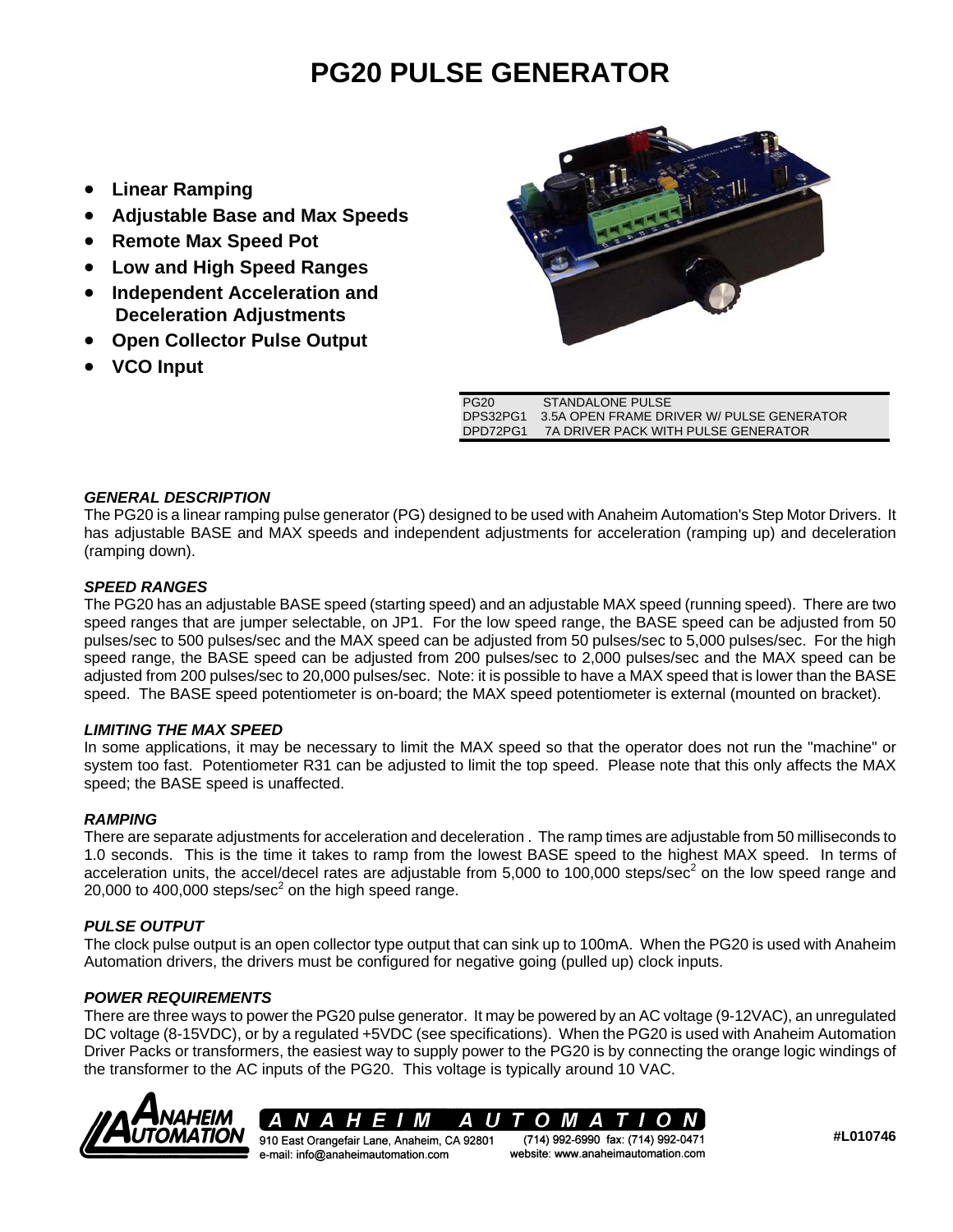#### *+5VDC OUTPUT*

Pin 3 of TB2 can be used as a power input; but when the PG20 is powered by an AC voltage or unregulated DC voltage, this terminal can be used as a regulated +5VDC output capable of supplying other devices or circuits with a maximum of 1.0 Amps. *The actual amount of current that may be drawn from this output depends on the magnitude and stiffness of the AC voltage or unregulated DC voltage. When loading this output, the unregulated DC voltage (pin 1, TB2) must NOT drop below 8VDC. Up to 1.0 amps may be drawn from this output as long as the unregulated DC voltage does not drop below 8VDC.*

#### *INPUTS*

#### (See operating modes)

STOP/RUN - When this input is open or logic "1", the PG is stopped and will not output any pulses. When this input is pulled low to a logic "0", the PG will output pulses at the BASE speed rate if the BASE/MAX input is left open, or logic "1". If both the STOP/RUN and the BASE/MAX inputs are at a logic "0", the PG will ramp up and output pulses at the MAX speed rate. This input is only used in the "Two-input" operation.

BASE/MAX - This input has two functions. In the Two-input operation, this input selects either BASE speed (logic "1") or MAX speed (logic "0"). When this input changes, the PG will ramp from one speed to the other.

In the Single-input operation, this input is used to start and stop the PG (logic "1"=stop, logic "0"=run). Upon starting, the PG will start running at BASE speed but immediately ramp up to the MAX speed and keep running at the Max speed while this input is logic "0". When this input goes back to logic "1", the p.g. will either stop immediately, or it will ramp down and stop when it reaches BASE speed (depending on JP2 setting). With Single-input operation, the PG only uses BASE speed as a starting speed; it cannot run at BASE speed "for a while". The STOP/RUN input is NOT used with Single-input operation.

VCO IN - A voltage (0 to 5Vdc) can be fed into this input instead of using the MAX speed remote POT. The PG20 will produce a frequency that is proportional to the voltage on this input. To use this input, the BASE/MAX input must be pulled to a logic "0" and the MAX Speed POT disconnected. Please note that the PG will start at BASE speed (set by the BASE speed POT) and ramp to the frequency determined by the voltage fed into the VCO Input. In most cases, it is best to set the BASE speed POT to the lowest setting when using the VCO Input.

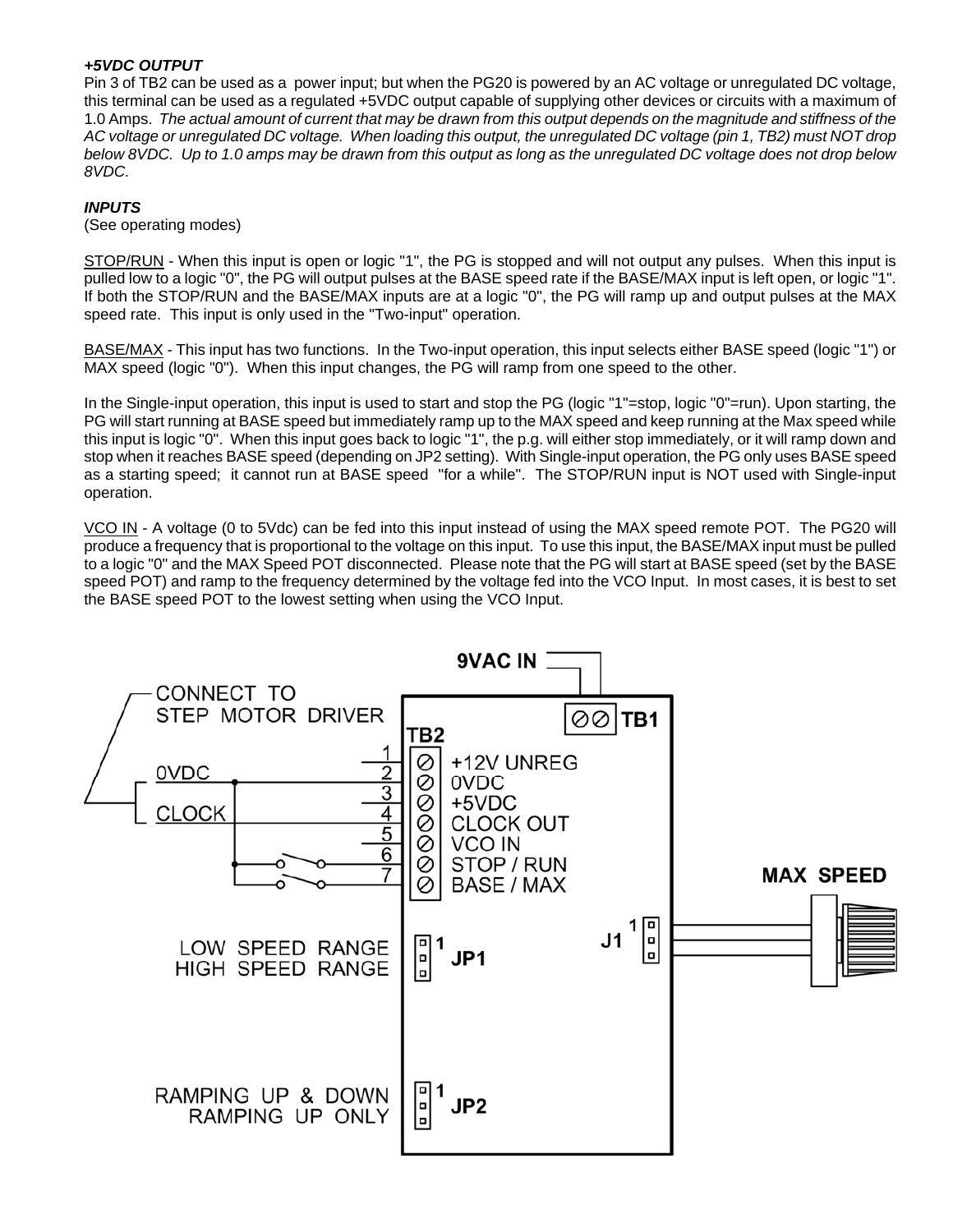#### *OPERATING MODES*

- 1. TWO INPUT OPERATION see Ramp Profile 1.
	- A. STOP/RUN is pulled low; Start at BASE speed and run for a while at BASE speed
	- B. BASE/MAX is pulled low; Ramp up to MAX speed
	- C. Both inputs are still low; MAX speed is reached (keep running at MAX speed)
	- D. BASE/MAX input is let go, or pulled high and STOP/RUN is still low; Ramp down to BASE speed
	- E. STOP/RUN is still low; BASE speed is reached
	- F. STOP/RUN input is let go, or pulled high; STOP

#### 2. SINGLE INPUT OPERATION W/ NO RAMPING DOWN\* see Ramp Profile 2.

- A. BASE/MAX input is pulled low; Start at BASE speed and immediately ramp up to MAX speed
- B. BASE/MAX input is still low; MAX speed is reached
- C. BASE/MAX input is let go, or pulled high; STOP immediately

Note: In this mode, the PG still ramps down internally even though pulses stop; so, before starting again, the operator must allow sufficient time for the PG to ramp back down to BASE speed. Also, the decel adjustment should be set for the fastest ramp down.

3. SINGLE INPUT OPERATION W/ RAMPING DOWN\*

# see Ramp Profile 3.

- A. BASE/MAX input is pulled low; Start at BASE speed and immediately ramp up to MAX speed
- B. MAX speed is reached
- C. BASE/MAX input is let go or pulled high; Ramp down
- D. Automatically stop when BASE speed is reached.

\* NOTE: With single input operation, jumper JP2 is used to select RAMPING DOWN, or NO RAMPING DOWN.









#### *DIMENSIONS*